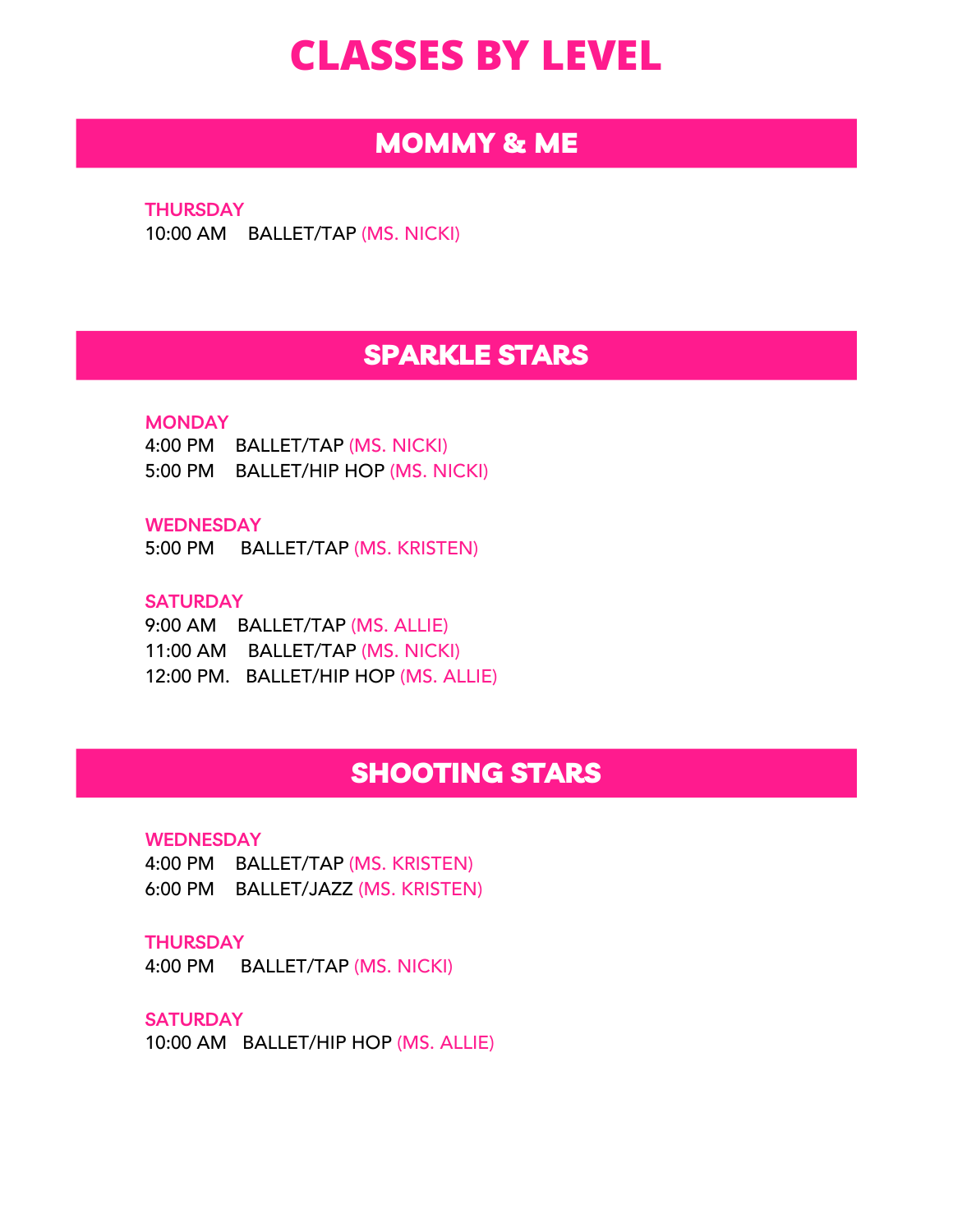# **CLASSES BY LEVEL**

# RISING STAR

## **MONDAY**

6:00 PM MUSIC THEATRE (MS. NICKI) 7:00 PM RISING STAR/JR TAP (MS. NICKI) 5:00 PM LATIN BALLROOM FUSION

### **WEDNESDAY**

4:00 PM CONTEMPORARY (MS. ANNIE) (MS. ANNIE)

## **TUESDAY**

| 4:00 PM | <b>BALLET (MS. NICKI)</b> |
|---------|---------------------------|
| 5:00 PM | JAZZ (MS. NICKI)          |

**SATURDAY**

9:00 AM BALLET (MS. NICKI) 10:00 AM JAZZ (MS. NICKI) 11:00 AM HIP HOP (MS. ALLIE)

# JUNIOR LEVEL

### **MONDAY**

| $4:00 \, \text{PM}$ | CONTEMPORARY (MS. JAKKI)                  |
|---------------------|-------------------------------------------|
| 7:00 PM             | <b>RISING STAR/JUNIOR TAP (MS. NICKI)</b> |

### **WEDNESDAY**

5:00 PM LATIN BALLROOM FUSION (MS. ANNIE) 6:00 PM HIP HOP (MS. ATELAH)

## **THURSDAY**

4:00 PM BALLET (MS. AMANDA)

- 5:00 PM JAZZ (MS. AMANDA)
- 6:00 PM MUSIC THEATRE (MS. NICKI)

# TEEN LEVEL

#### **MONDAY**

- 5:00 PM CONTEMPORARY (MS. JAKKI)
- 6:00 PM LATIN BALLROOM FUSION (MS. ANNIE)
- 7:00 PM MUSIC THEATRE (MS. ANNIE)

## **WEDNESDAY**

7:00 PM HIP HOP (MS. ATELAH)

#### **THURSDAY**

5:00 PM TAP (MS. NICKI) 6:00 PM JAZZ (MS. AMANDA) 7:00 PM BALLET (MS. AMANDA)